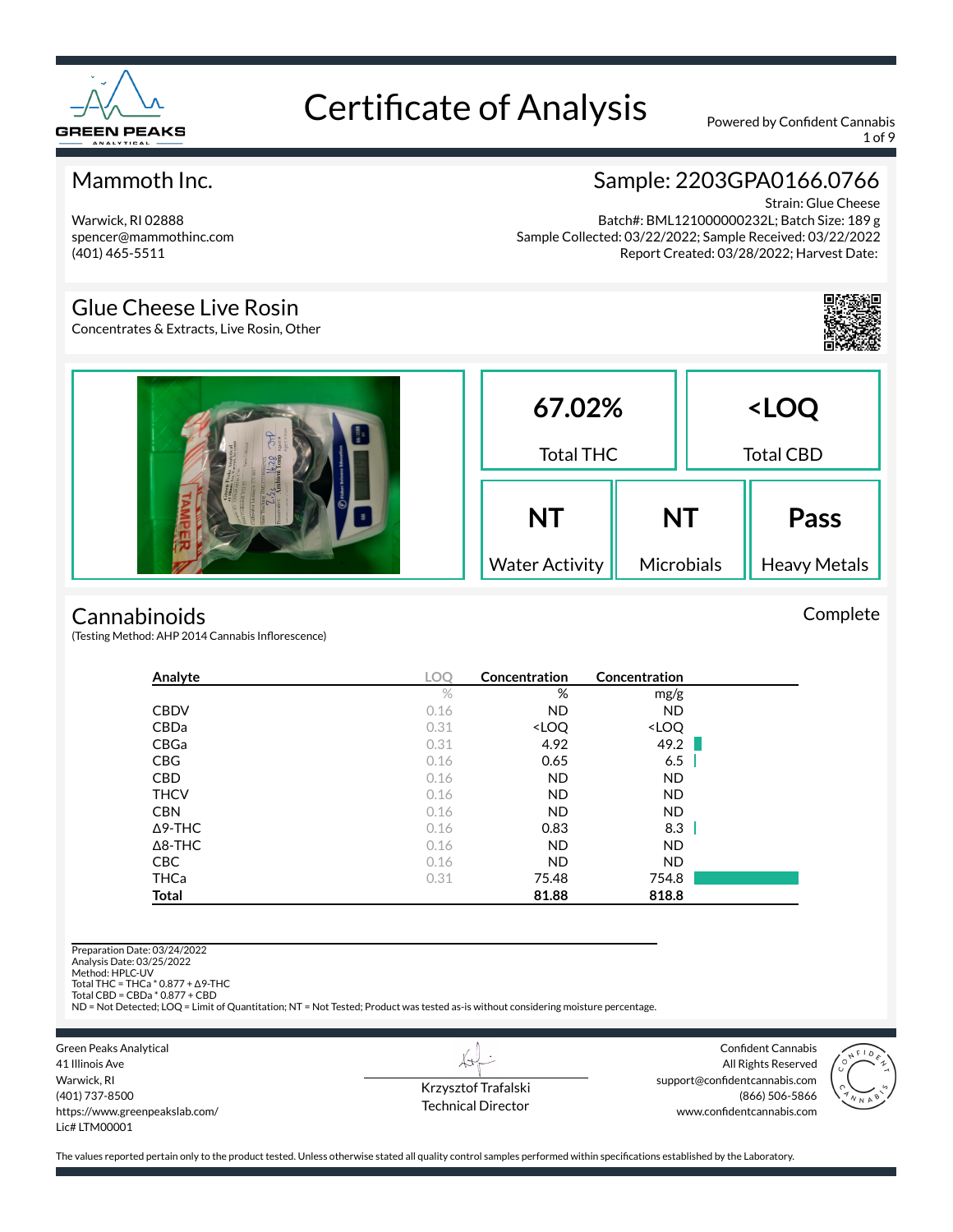

2 of 9

### Mammoth Inc.

Warwick, RI 02888 spencer@mammothinc.com (401) 465-5511

## Sample: 2203GPA0166.0766

Strain: Glue Cheese Batch#: BML121000000232L; Batch Size: 189 g Sample Collected: 03/22/2022; Sample Received: 03/22/2022 Report Created: 03/28/2022; Harvest Date:

#### Glue Cheese Live Rosin

Concentrates & Extracts, Live Rosin, Other

#### Heavy Metals

(Testing Method: FDA 4.7)



Pass

| Analyte | Concentration                                            |       | .imit | <b>Status</b> |
|---------|----------------------------------------------------------|-------|-------|---------------|
|         | ug/kg                                                    | ug/kg | ug/kg |               |
| Arsenic | <loo< th=""><td>50</td><td>200</td><td>Pass</td></loo<>  | 50    | 200   | Pass          |
| Cadmium | <loq< th=""><td>50</td><td>200</td><td>Pass</td></loq<>  | 50    | 200   | Pass          |
| Lead    | <loo< th=""><td>50</td><td>500</td><td>Pass</td></loo<>  | 50    | 500   | Pass          |
| Mercury | <loo< th=""><td>100</td><td>100</td><td>Pass</td></loo<> | 100   | 100   | Pass          |

Preparation Date: 03/25/2022

Analysis Date: 03/28/2022 ND = Not Detected; LOQ = Limit of Quantitation; NT = Not Tested; Product was tested as-is without considering moisture percentage.

Green Peaks Analytical 41 Illinois Ave Warwick, RI (401) 737-8500 https://www.greenpeakslab.com/ Lic# LTM00001

Krzysztof Trafalski Technical Director

 $\lambda\rightarrow$ 

Confident Cannabis All Rights Reserved support@confidentcannabis.com (866) 506-5866 www.confidentcannabis.com

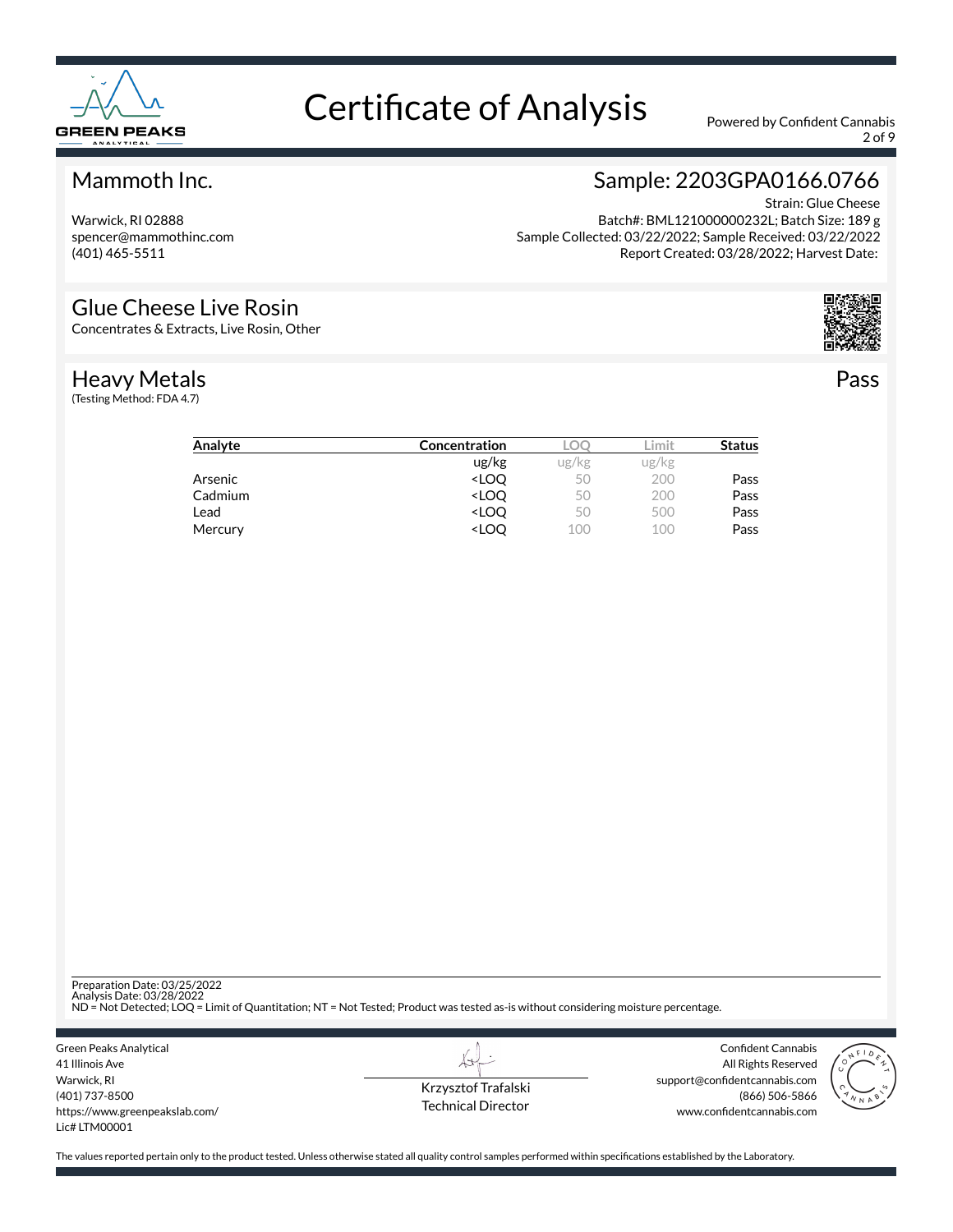

3 of 9

### Mammoth Inc.

Warwick, RI 02888 spencer@mammothinc.com (401) 465-5511

### Glue Cheese Live Rosin

Concentrates & Extracts, Live Rosin, Other

### Sample: 2203GPA0166.0766

Strain: Glue Cheese Batch#: BML121000000232L; Batch Size: 189 g Sample Collected: 03/22/2022; Sample Received: 03/22/2022 Report Created: 03/28/2022; Harvest Date:



#### Sample Narrative

All samples were collected and analyzed within the established guidelines of 216-RICR-60-05-6 with all requirements met, unless otherwise noted in this Case Narrative. Samples were collected and maintained at ambient temperature prior to testing; results pertain only to the product(s) tested. Condition OK.

Green Peaks Analytical 41 Illinois Ave Warwick, RI (401) 737-8500 https://www.greenpeakslab.com/ Lic# LTM00001

Confident Cannabis All Rights Reserved support@confidentcannabis.com (866) 506-5866 www.confidentcannabis.com

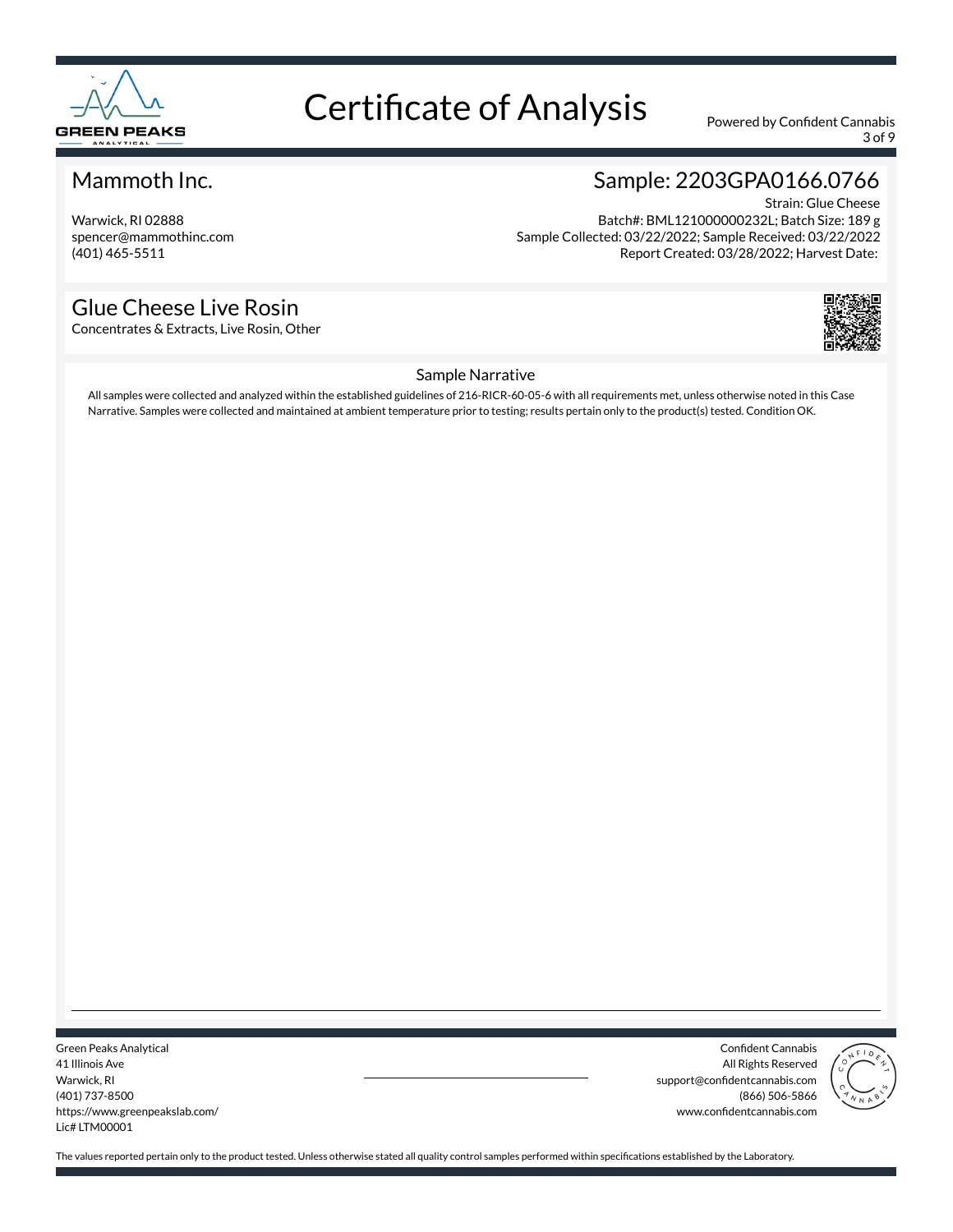

4 of 9

### Mammoth Inc.

Warwick, RI 02888 spencer@mammothinc.com (401) 465-5511

### Sample: 2203GPA0166.0766

Strain: Glue Cheese Batch#: BML121000000232L; Batch Size: 189 g Sample Collected: 03/22/2022; Sample Received: 03/22/2022 Report Created: 03/28/2022; Harvest Date:

#### Glue Cheese Live Rosin Concentrates & Extracts, Live Rosin, Other Chain of Custody Order #2203GPA0166 **GREEN PEAKS** Manifest # Laboratory Client Lab Employee<br>Name: <u>Socon (Cincip)</u> MMM: <u>IMpopopi-lo</u><br>Phone # 722,896 Cm6 N# 17-728 CCCL Green Peaks Analytical<br>License: LTM00001 Mammoth Inc. License: CV 0017 Phone #: 703-885-6005 DL#: 17-078-6566 41 Illinois Ave 187 Chestnut Street Warwick, RI 02888<br>Varwick, RI 02888 Warwick, RI 02888 Client Employee<br>Name: 10/10/1 MMM: CV 0017<br>Phone #: 401-465-5511 Order Date:  $3/22/22$ Odometer Start: 8913) **Client Signature** Date of Pickup: 3/71/77 Time Collected:  $16.21 - 16.28$ Time:  $24:36$ Start Time of Pickup: 6:02 Time Returned to Lab:  $645$ **Lab Signature** vehicle ID: Ford TVansit 57797 Odometer End: | 20132 Time:  $4.3$  $X - 318 3/22/22$  $16.56$ Sample ID: 2203GPA0166.0763 External Batch # (Size):<br>BML121000000226A (4540g) Neight at Pickup: **| 4.1** f Sample Name: MAC1 Flower A<br>Strain Name: MAC1 Weight at Lab:  $\|\boldsymbol{t}\|$ ,  $\|\boldsymbol{\varsigma}\|$ Sealed: Y N External Lot # (Size): Min Sample (g): 3.5g **Foreign Matter:** Y N External Lot # (Size):<br>Tests: SOP CAN-21(Water Activity)<br>SOP CAN-03 (Sampling)<br>SOP E-118 (Full Panel Microbial)<br>SOP CAN-18 (Potency)<br>SOP CAN-17 (Metals) Category: Plant Type: Flower - Cured **THE REAL PROPERTY OF PERSON** Sample ID: 2203GPA0166.0764 Weight at Pickup:  $\left\langle .|. \right\rangle$ External Batch # (Size):<br>BML121000000226B (900g) Intact Sample Name: MAC1 Flower B Weight at Lab:  $\overline{\mathsf{S}}$ .  $\overline{\mathsf{I}}$ Sealed: Y N External Lot # (Size): Strain Name: MAC1 Min Sample (g): 3.5g **Foreign Matter** Y N Tests: SOP CAN-21(Water Activity)<br>SOP B-118 (Full Panel Microbial) Category: Plant Type: Flower - Cured SOP CAN-18 (Potency)<br>SOP CAN-17 (Metals) **THE REAL PROPERTY OF PERSONS ASSESSED** Sample ID: 2203GPA0166,0765 Weight at Pickup: 7.5 External Batch # (Size):<br>BML121000000223D (108g) Intact Sample Name: Scooby Snacks<br>THCA Diamonds Weight at Lab:  $\langle \cdot, \cdot \rangle$ External Lot # (Size): Min Sample (g): 1.0g Foreign I YN **Strain Name: Scooby Snacks** Tests: SOP CAN-18 (Potency)<br>SOP CAN-17 (Metals) Category: Concentrates & Extracts Type: Diamonds **THE REAL PROPERTY OF STATE**

Green Peaks Analytical 41 Illinois Ave Warwick, RI (401) 737-8500 https://www.greenpeakslab.com/ Lic# LTM00001

Confident Cannabis All Rights Reserved support@confidentcannabis.com (866) 506-5866 www.confidentcannabis.com

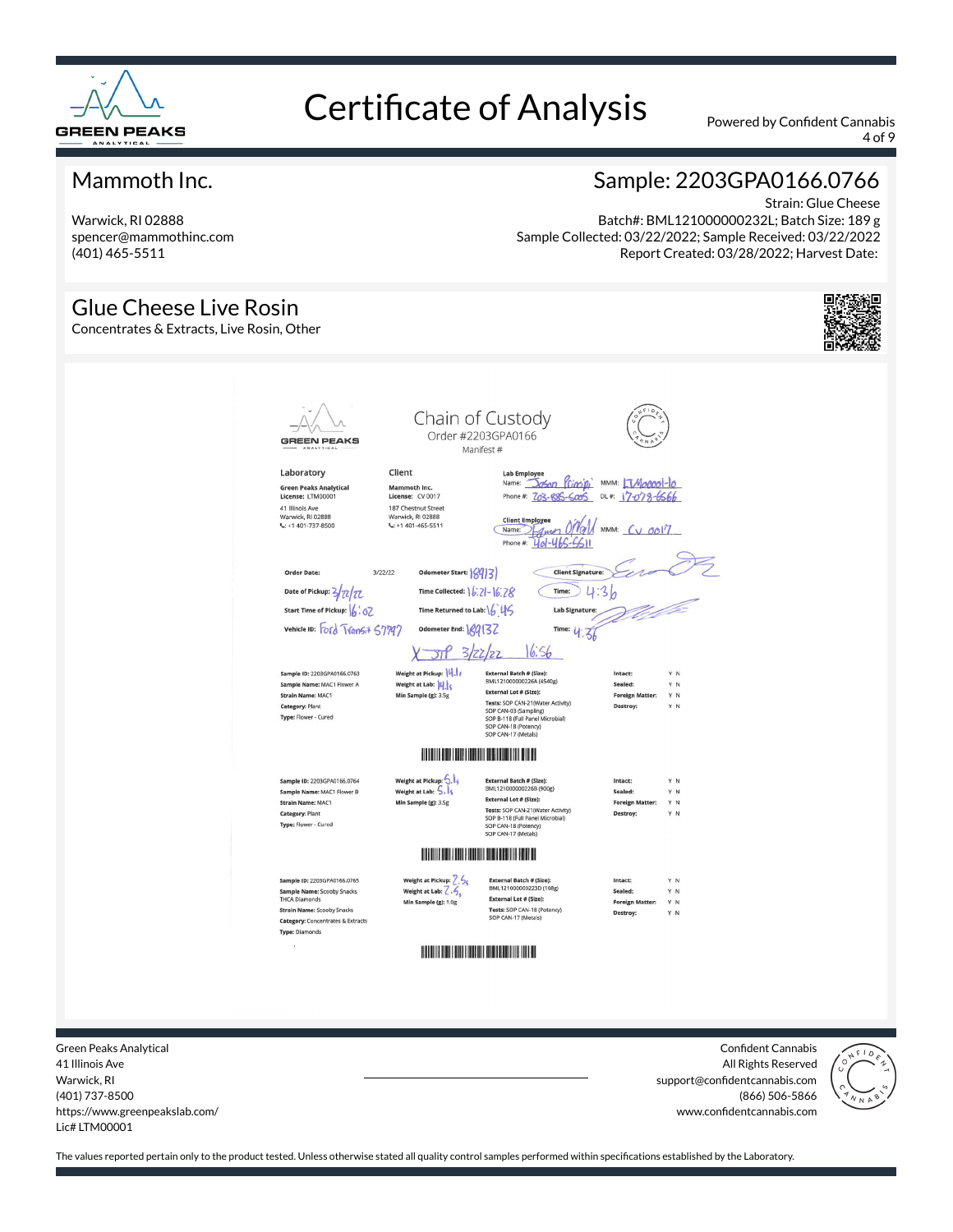

5 of 9

### Mammoth Inc.

Warwick, RI 02888 spencer@mammothinc.com (401) 465-5511

### Sample: 2203GPA0166.0766

Strain: Glue Cheese Batch#: BML121000000232L; Batch Size: 189 g Sample Collected: 03/22/2022; Sample Received: 03/22/2022 Report Created: 03/28/2022; Harvest Date:

### Glue Cheese Live Rosin

Concentrates & Extracts, Live Rosin, Other

Strain Categ Type:

| Sample ID: 2203GPA0166.0766<br>Sample Name: Glue Cheese Live<br>Rosin<br><b>Strain Name: Glue Cheese</b><br><b>Category:</b> Concentrates & Extracts<br><b>Type: Live Rosin</b> | Weight at Pickup: $Z.S.$<br>Weight at Lab: $2.5.$<br>Min Sample (g): 1.0g | BML121000000232L (189g)<br>External Lot # (Size):<br>Tests: SOP CAN-18 (Potency)<br>SOP CAN-17 (Metals) | Sealed:<br>Destroy: | Y N<br>Y N<br>Foreign Matter:<br>YN |
|---------------------------------------------------------------------------------------------------------------------------------------------------------------------------------|---------------------------------------------------------------------------|---------------------------------------------------------------------------------------------------------|---------------------|-------------------------------------|
|                                                                                                                                                                                 | <b>THE REAL PROPERTY AND REAL PROPERTY</b>                                |                                                                                                         |                     |                                     |
| <b>Tests Ordered</b>                                                                                                                                                            | Quantity                                                                  | <b>Unit Price</b>                                                                                       |                     | <b>Total Price</b>                  |
| SOP CAN-17 (Metals)                                                                                                                                                             | 4                                                                         | \$90.00                                                                                                 |                     | \$360.00                            |
| SOP CAN-18 (Potency)                                                                                                                                                            | $\overline{4}$                                                            | \$60.00                                                                                                 |                     | \$240.00                            |
| SOP B-118 (Full Panel Microbial)                                                                                                                                                | $\overline{2}$                                                            | \$155.00                                                                                                |                     | \$310,00                            |
| SOP CAN-03 (Sampling)                                                                                                                                                           | 1                                                                         | \$75.00                                                                                                 |                     | \$75.00                             |
| SOP CAN-21(Water Activity)                                                                                                                                                      | $\overline{2}$                                                            | \$10.00                                                                                                 |                     | \$20.00                             |
| <b>Pick Up Charge</b>                                                                                                                                                           | $\mathbf{1}$                                                              | [Refer to Lab Quote]                                                                                    |                     | [Refer to Lab Quote]                |
|                                                                                                                                                                                 |                                                                           |                                                                                                         | <b>SUBTOTAL:</b>    | \$1,005.00                          |
|                                                                                                                                                                                 |                                                                           |                                                                                                         | TAX (0.000%):       | \$0.00                              |
|                                                                                                                                                                                 |                                                                           |                                                                                                         | <b>TOTAL:</b>       | \$1,005.00                          |

Disclaimer: Laboratories may be required to provide route maps, turnaround time, photo of sample, and other conditions separately.<br>Confident Cannabis (CC Software LLC) does not represent or warrant the validity or complete

Additional Notes: \$7 All Samples Collected and Stored at ambient femp. Condition or

Green Peaks Analytical 41 Illinois Ave Warwick, RI (401) 737-8500 https://www.greenpeakslab.com/ Lic# LTM00001

Confident Cannabis All Rights Reserved support@confidentcannabis.com (866) 506-5866 www.confidentcannabis.com



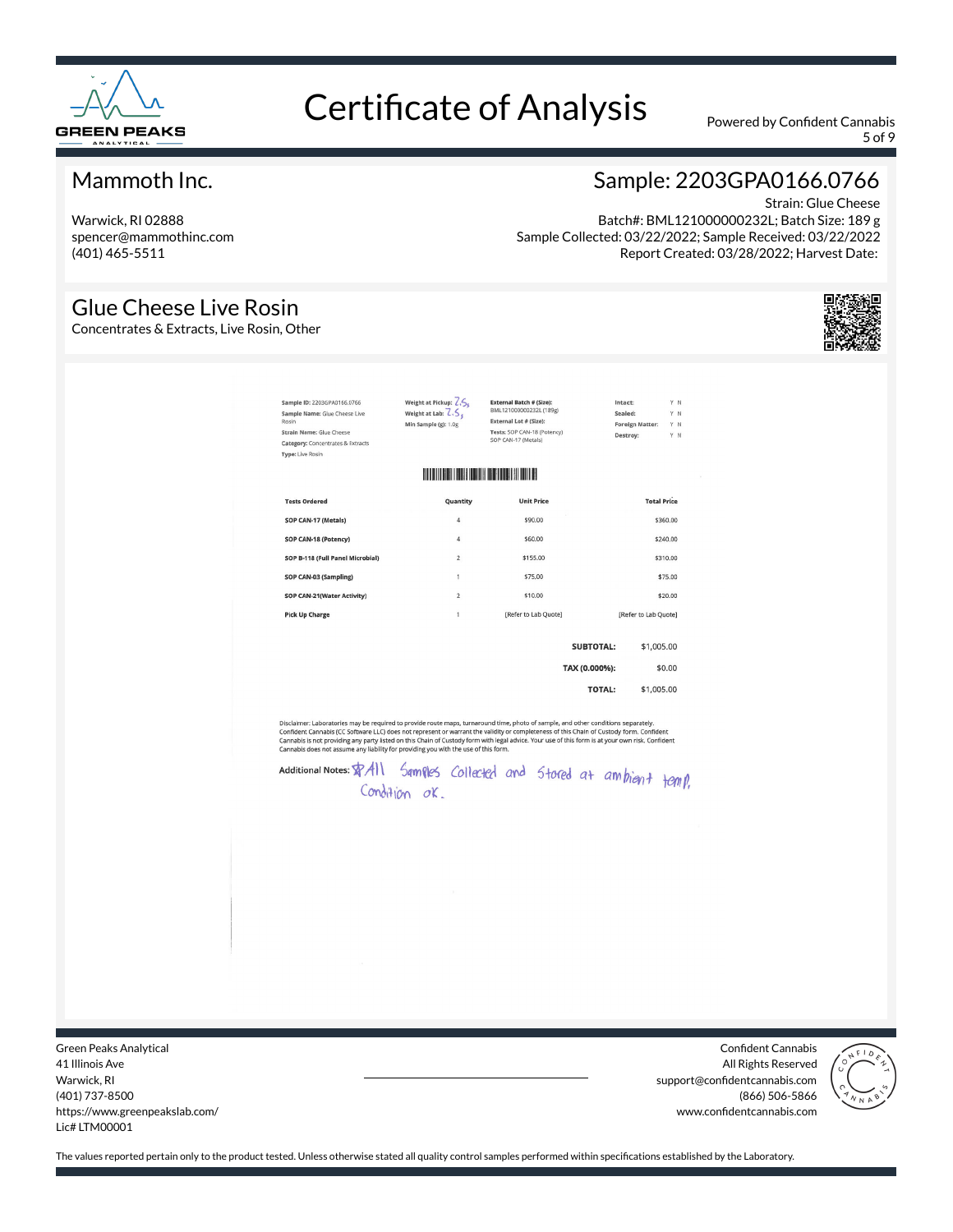

6 of 9

### Mammoth Inc.

Warwick, RI 02888 spencer@mammothinc.com (401) 465-5511

# Sample: 2203GPA0166.0766

Strain: Glue Cheese Batch#: BML121000000232L; Batch Size: 189 g Sample Collected: 03/22/2022; Sample Received: 03/22/2022 Report Created: 03/28/2022; Harvest Date:

#### Glue Cheese Live Rosin

Concentrates & Extracts, Live Rosin, Other



| <b>Set ID: 032822A</b> |                  |
|------------------------|------------------|
| Blanks                 | <b>PASS/FAIL</b> |
| Reagent Blank          | PASS             |
| $CCB-1$                | PASS             |
| $CCB-2$                | PASS             |
| <b>CCB-CLOSE</b>       | PASS             |
| LCS/Spike              | <b>PASS/FAIL</b> |
| $CCV-1$                | PASS             |
| $CCV-2$                | PASS             |
| <b>CCV-CLOSE</b>       | PASS             |
| <b>LCS</b>             | PASS             |
| <b>LCSD</b>            | PASS             |
| SPK                    | PASS             |
| <b>Duplicates</b>      | <b>PASS/FAIL</b> |
| Duplicate              | <b>PASS</b>      |
| <b>Field Duplicate</b> | <b>PASS</b>      |

#### **Heavy Metals Quality Control**

Green Peaks Analytical 41 Illinois Ave Warwick, RI (401) 737-8500 https://www.greenpeakslab.com/ Lic# LTM00001

Confident Cannabis All Rights Reserved support@confidentcannabis.com (866) 506-5866 www.confidentcannabis.com

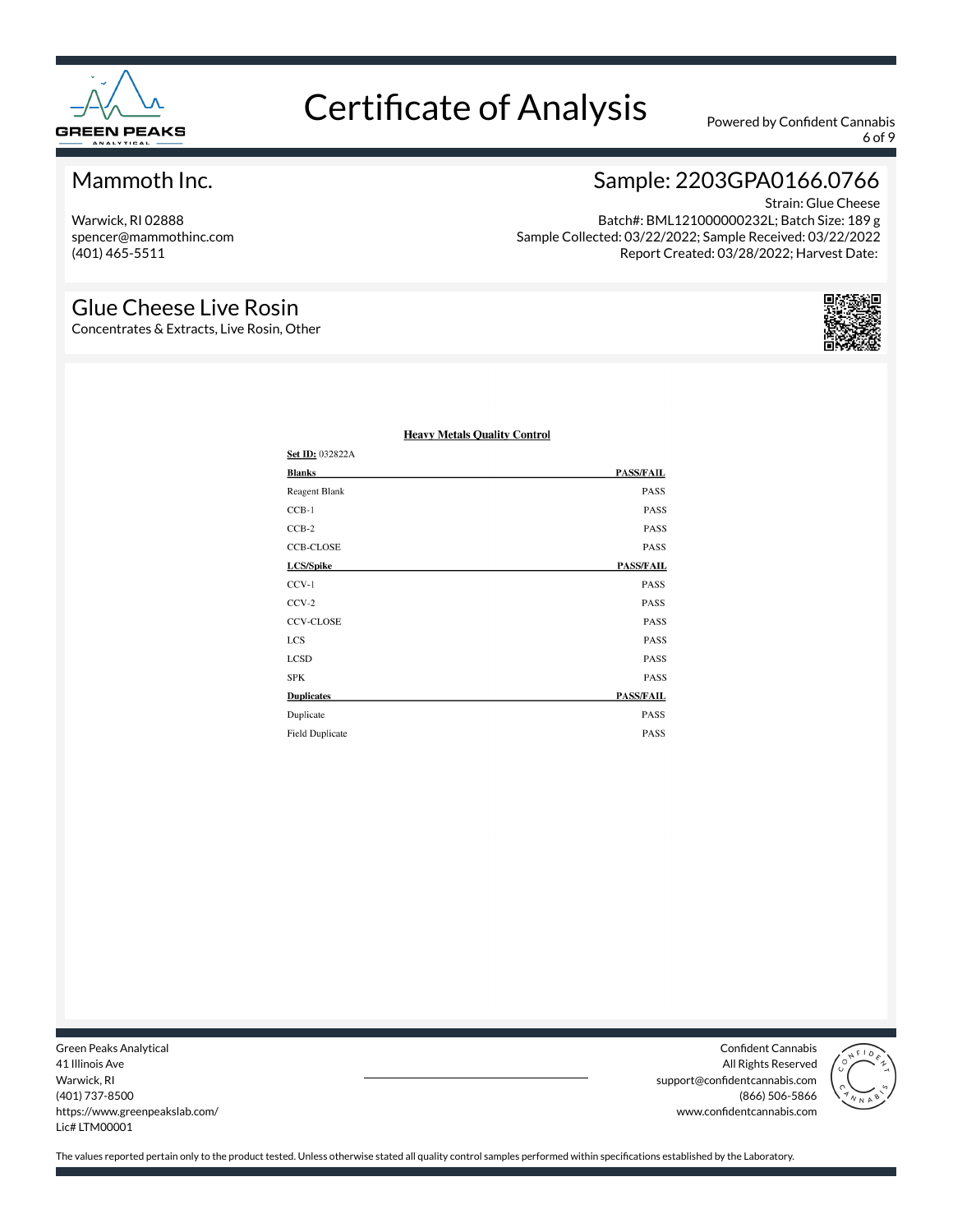

7 of 9

### Mammoth Inc.

Warwick, RI 02888 spencer@mammothinc.com (401) 465-5511

## Sample: 2203GPA0166.0766

Strain: Glue Cheese Batch#: BML121000000232L; Batch Size: 189 g Sample Collected: 03/22/2022; Sample Received: 03/22/2022 Report Created: 03/28/2022; Harvest Date:

### Glue Cheese Live Rosin

Concentrates & Extracts, Live Rosin, Other

# Quality Control Data

| <b>Analytical Batch ID</b> | QC Sample ID | <b>Assay Name</b> | <b>QC Category Name</b> |
|----------------------------|--------------|-------------------|-------------------------|
| 03252022-1                 | 03252022-B-1 | Cannabinoids      | Blank                   |
| <b>QC Notes</b>            |              |                   |                         |
| None                       |              |                   |                         |
| <b>BLANKS</b>              |              |                   |                         |
|                            |              |                   | Pass/Fail               |
| <b>REAGENT BLANK</b>       |              |                   | PASS                    |
| <b>CCAL BLANK1</b>         |              |                   | PASS                    |
| <b>CCAL BLANK 2</b>        |              |                   | PASS                    |
| <b>CCAL BLANK 3</b>        |              |                   | PASS                    |
| <b>CCAL BLANK 4</b>        |              |                   | PASS                    |

Green Peaks Analytical 41 Illinois Ave Warwick, RI (401) 737-8500 https://www.greenpeakslab.com/ Lic# LTM00001

Confident Cannabis All Rights Reserved support@confidentcannabis.com (866) 506-5866 www.confidentcannabis.com

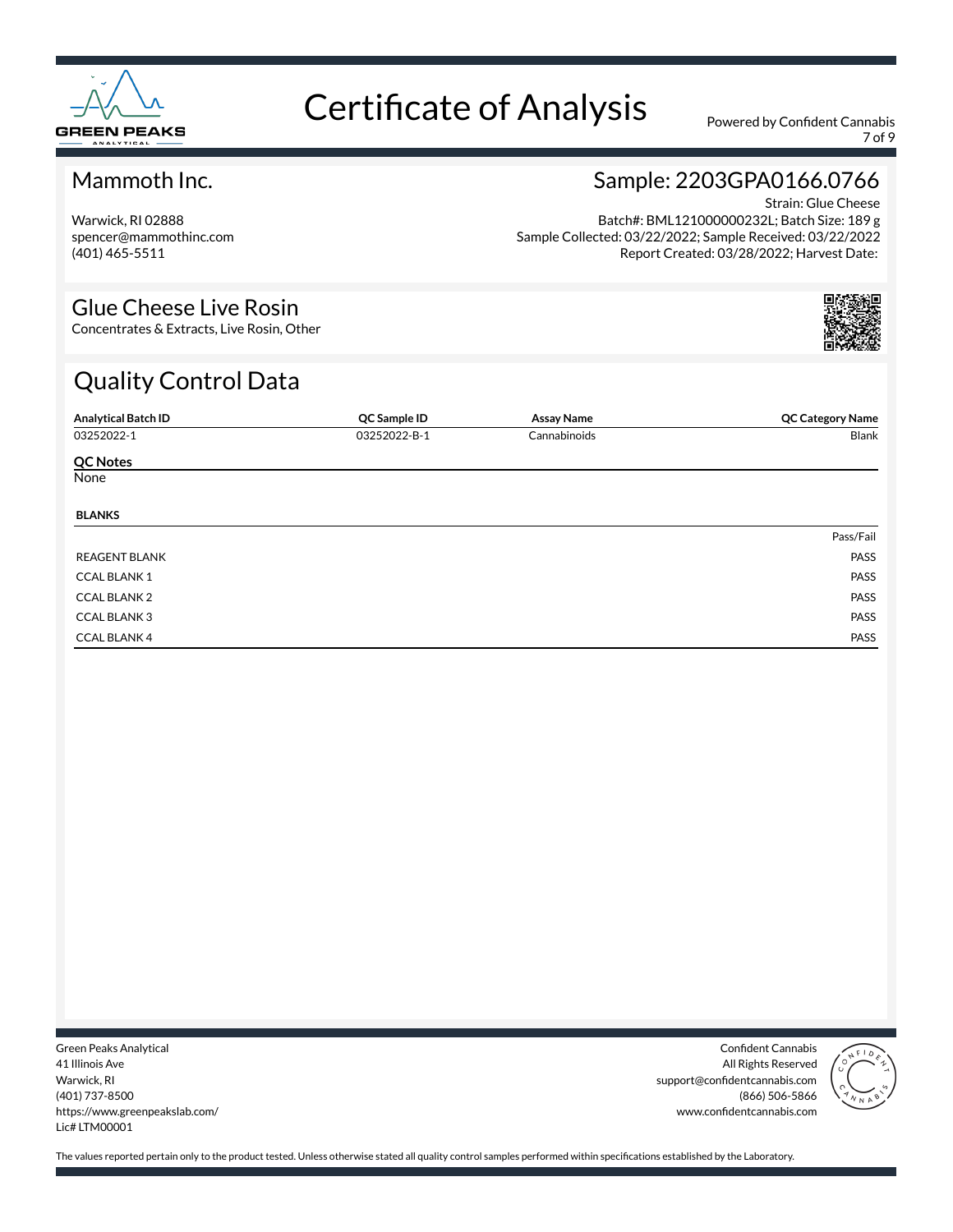

8 of 9

### Mammoth Inc.

Warwick, RI 02888 spencer@mammothinc.com (401) 465-5511

## Sample: 2203GPA0166.0766

Strain: Glue Cheese Batch#: BML121000000232L; Batch Size: 189 g Sample Collected: 03/22/2022; Sample Received: 03/22/2022 Report Created: 03/28/2022; Harvest Date:

### Glue Cheese Live Rosin

Concentrates & Extracts, Live Rosin, Other

# Quality Control Data

| <b>Analytical Batch ID</b> | QC Sample ID | Assay Name   | <b>QC Category Name</b> |
|----------------------------|--------------|--------------|-------------------------|
| 03252022-1                 | 03252022-D-1 | Cannabinoids | Sample Duplicate        |
| <b>QC Notes</b>            |              |              |                         |
| None                       |              |              |                         |
| <b>DUPLICATES</b>          |              |              |                         |
|                            |              |              | PASS/FAIL               |
| <b>Field Duplicate</b>     |              |              | PASS                    |
| Sample Duplicate           |              |              | PASS                    |

Green Peaks Analytical 41 Illinois Ave Warwick, RI (401) 737-8500 https://www.greenpeakslab.com/ Lic# LTM00001

Confident Cannabis All Rights Reserved support@confidentcannabis.com (866) 506-5866 www.confidentcannabis.com